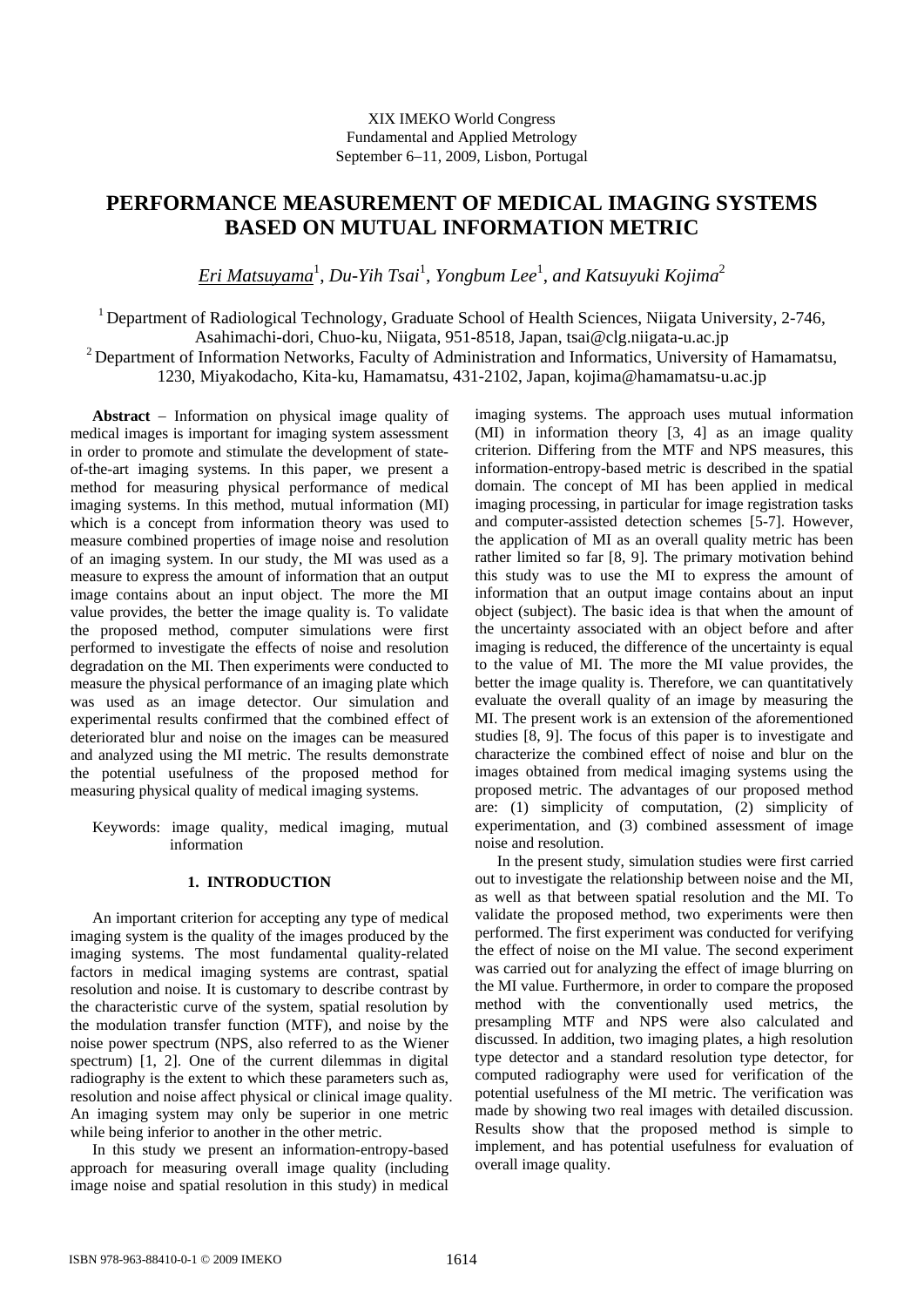## **2. MUTUAL INFORMATION**

Mutual information (MI) is a basic concept in information theory. It has been introduced for the registration of multimodality medical images. The definition of the term has been presented in various ways in the literature [10]. We will briefly describe the MI used for measurement of image quality.

Given events  $s_1$ , ...  $s_n$  occurring with probabilities  $p_1$ ,  $p_2$ , …….*p*n, the Shannon entropy *H* is defined as

$$
H(p_1, p_2, \dots, p_n) = -\sum_{i=1}^{n} p_i \log_2 p_i.
$$
 (1)

Considering *x* and *y* as two random variables corresponding to an input variable and an output variable, the entropy for the input and that for the output are denoted as  $H(x)$  and  $H(y)$ , respectively. For this case, the MI can be defined as

$$
MI(x; y) = H(x) - H_y(x) = H(y) - H_x(y)
$$
  
= H(x) + H(y) - H(x, y), (2)

where  $H(x, y)$  is the joint entropy, and  $H<sub>x</sub>(y)$  and  $H<sub>y</sub>(x)$  are conditional entropies. The relationship among these entropies is shown in Fig. 1.



Fig. 1. Relationship among  $H(x)$ ,  $H(y)$ ,  $H(x,y)$ ,  $H_x(y)$ ,  $H_y(x)$ , and *MI*(*x*;*y*).

Consider an experiment in which every input has a unique output belonging to one of the various output categories. In this study, for simplicity, the inputs may be considered to be a set of subjects (for example, a test sample object with steps of various thickness, while the outputs may be their corresponding images varying in optical density or gray level. A method of occurrence-frequency-based computation is employed in the present study for calculating the entropies of input, output, and their joint entropies [11]. With this orderly system, the amount of MI is easily computed. The MI conveys the amount of information that output *y* has about input *x*.

# **3. METHODS AND MATERIALS**

#### *3.1. Computer Simulation*

A simulation was designed and its framework is as follows. In mathematical terms, a simulation image  $g(x, y)$  is the convolution of a uniformly-distributed signal (an object)  $f(x,y)$  and the blurring function *B*. If the noise  $u(x,y)$  is also taken into consideration, the resulting image may be represented by the following formula:

$$
g(x, y) = \sum_{k=1}^{5} \{ [k \times f(x, y)] * B + u(x, y) \times W \},
$$
 (3)

where the symbol  $*$  represents the convolution operation,  $B$ is a blurring function, and *k* is an integer representing the number of steps of the simulated image. In this simulation study, the input image  $f(x,y)$  is a five-step wedge with a specific intensity or pixel value on each step. The term of *W* is a weighting coefficient used to adjust the extent of noise, and  $u(x, y)$  is a zero-mean Gaussian noise with a standard deviation of 0.5.

Two simulations were performed separately. The first simulation was carried out to investigate the relationship between image noise and the MI. We employed signal-tonoise ratio (SNR) to describe the extent of noise level. The signal and noise used for SNR calculation were  $k \times f(x, y) * B$ and  $u(x,y) \times W$ , respectively, as given in (3). As a blurring function, we used a neighborhood averaging filter with a size of *m*×*m* (*m* is an odd integer). The extent of blurring was adjusted by varying the filter size. The reason for choosing neighborhood averaging filter was due to its commonality and simplicity of operation. The second simulation was conducted to investigate the relationship between the blurring (spatial resolution) and the MI.

An image of a simulated step wedge is shown in Fig. 2 (a). Five regions of interests (ROIs) indicated with dotted rectangles near the boundaries of two adjacent steps were chosen for calculation of the MI. The five steps of the stepwedge image are numbered from the right side as step 1, step 2, …, and step 5. The area at the right side without dotted rectangle is the background of the image. The corresponding pixel-value distributions measured from the ROIs are given in Fig. 2 (b). The area of each ROI used in this study was 50×200 pixels. As a result, a total of  $10\times10^{3}$ data for each step was obtained. As shown in Fig. 2 (a), the number of inputs is five, and the number of outputs is the range of gray levels shown on the horizontal axis of the pixel-value distributions (see Fig. 2 (b)).



Fig. 2. (a) Computer-generated step wedge. A region of interest (ROI) shown with a dotted rectangle at each step of the step wedge was chosen for entropy computation. (b) The corresponding pixelvalue distributions measured from the ROIs shown in (a).

### *3.2. Experiments*

An acrylic step wedge 0-1-2-3-4-5 mm in thickness was used as a test sample object for experiments. The specified exposure factors were kept at 42 kV and 10 mA, and the focus-imaging distance was taken as 185 cm, but the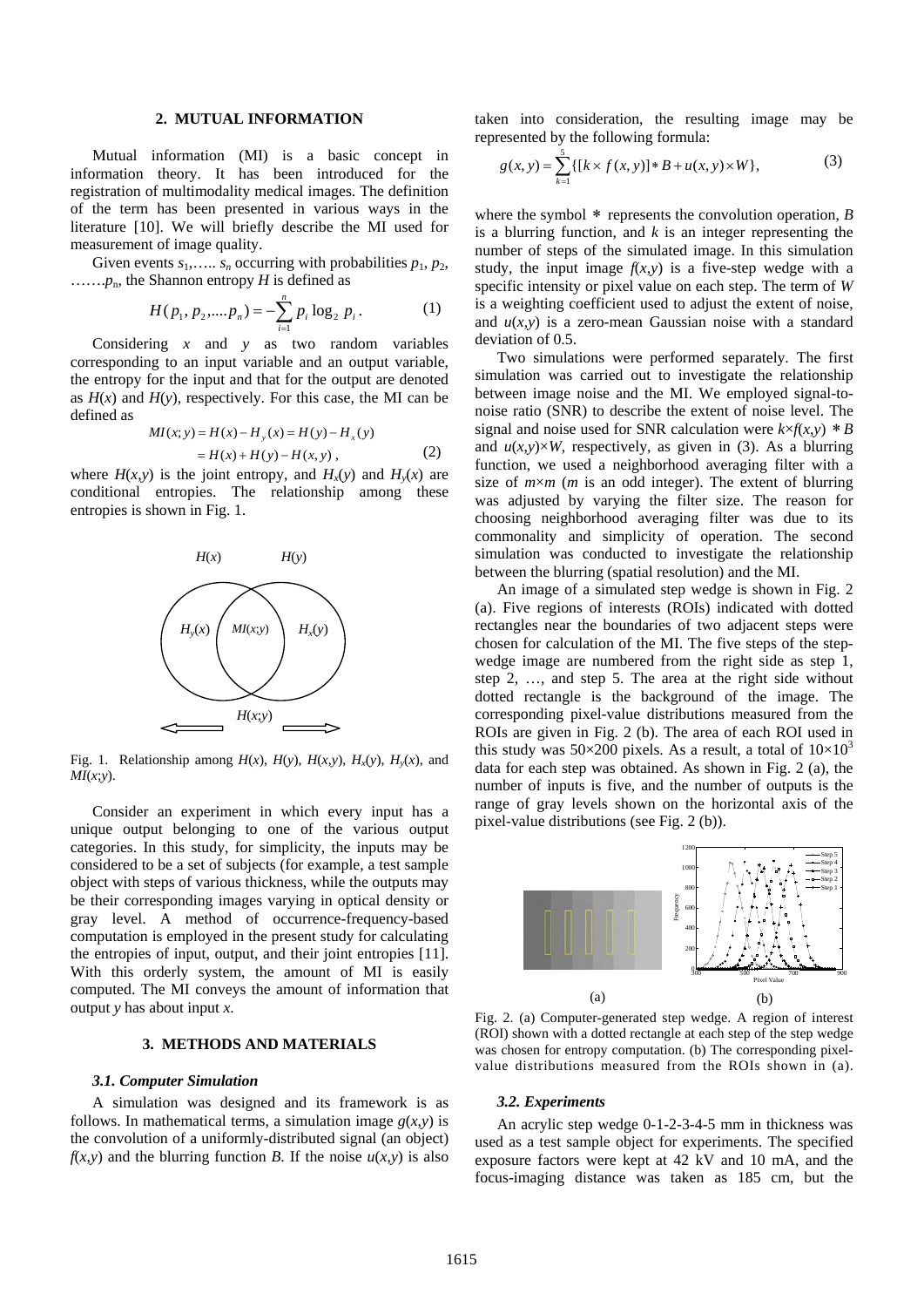exposure time was varied from 0.1 sec to 0.4 sec. A tube voltage of 50 kV was also employed for comparison. An imaging plate (standard resolution type, ST, Fuji Film Japan, Inc.) was used as a detector to record x-ray intensities.

 In this study, two experiments were performed. The first experiment was conducted for verifying the effect of noise properties on the measured MI value, and the second experiment was performed for analyzing the effect of resolution (blur) properties on the MI value. The experiments were carried out by varying of exposure levels and by use of various effective focal spot sizes of the X-ray tube, respectively. The latter experiment was achieved by shifting of the step wedge away from the center of the X-ray beam area toward the cathode end when imaging was performed. The effective focal spot size changes with position in the field. It becomes larger for points toward the cathode end of the field [12]. The increase in the effective focal spot size results in the degradation of resolution (blur). In addition, a high resolution type imaging plate HR for computed radiography was also used for evaluation and comparison. Moreover, two real images (the distal femur and the tarsal bone) were shown and compared for experimental validation of the advantages of the proposed method.

## **4. RESULTS AND DISCUSSION**



Fig. 3. Relationship between the SNR and the MI for various levels of blur at an image contrast of 20.



Fig. 4. Relationship between the filter size of blurring function and the MI for various levels of SNR at an image contrast of 20.



Fig. 5. Mutual information as a function of relative exposure level for tube voltages of 42 kV and 50 kV.



Fig. 6. Noise power spectra (NPS) as a function of relative exposure level for three spatial frequencies at 42 kV.



Fig. 7. Presampling MTF as a function of spatial frequency for three effective focal spot sizes, obtained by shifting of the step wedge 15 cm and 30 cm away from the center of the X-ray beam area toward the cathode end.

Simulations were performed to investigate individual effects of noise and spatial resolution on MI. Fig. 3 illustrates the MI as a function of SNR for various levels of blurring at image contrast of 20. The results indicate that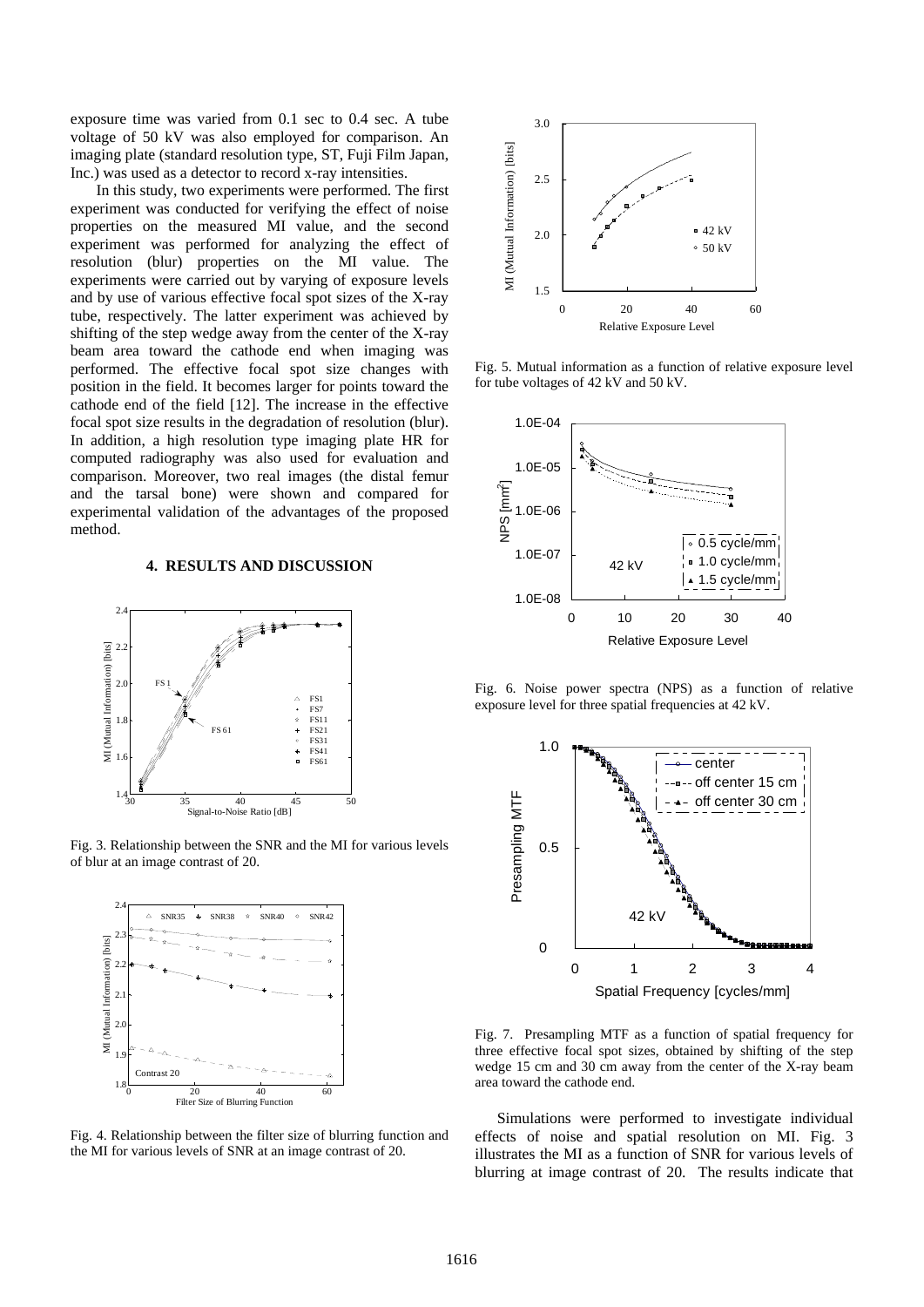MI value increases with the increase of SNR (decrease in noise level). Fig. 4 shows the MI as a function of filter size of blurring function for various levels of SNR at image contrast of 20. The results indicate that MI value decreases when filter size of the blurring function increases (degradation of resolution). It was noted that the decline of the MI value is relatively small. It means that the effect of the level of blur on the MI is not so obvious in comparison to noise.

Fig. 5 illustrates the MI value as a function of the relative exposure level for tube voltages of 42 kV and 50 kV. The result shows that the MI value increases with the increase in the exposure level. The increase of the MI value is considered to be mainly due to the decrease of noise. Fig. 6 illustrates the NPS of the imaging system used in this study as a function of the relative exposure level at 42 kV for spatial frequencies of 0.5, 1.0, and 1.5 cycles/mm. The figure indicates that the NPS decreases with increasing exposure levels.



Fig. 8. Noise power spectra (NPS) as a function of relative exposure level for three effective focal spot sizes for 42 kV at the spatial frequency of 0.5 cycle/mm.



Fig. 9. Mutual information as a function of relative exposure level for three different exposure positions of the step wedge at 42 kV.



Fig. 10. Mutual information as a function of relative exposure level for ST and HR imaging plates.



Fig. 11. Presampling MTF as a function of spatial frequency obtained with the ST and HR imaging plates.



Fig. 12. NPS as a function of spatial frequency obtained with the ST (standard resolution) and HR (high resolution) imaging plates.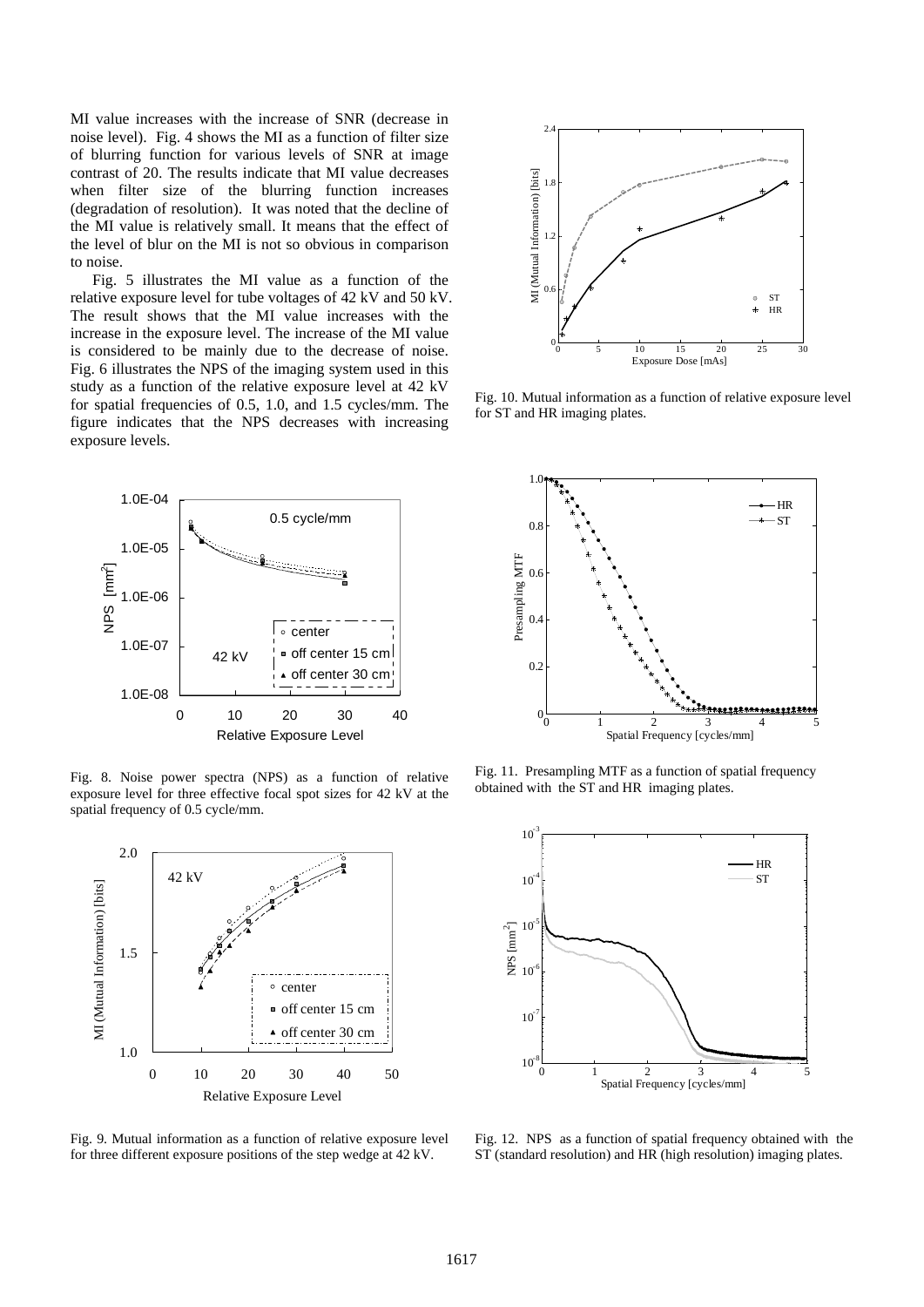

Fig. 13. Real images of the distal femur acquired with ST and HR image plates.



Fig. 14. Real images of the tarsal bone acquired with ST and HR image plates.